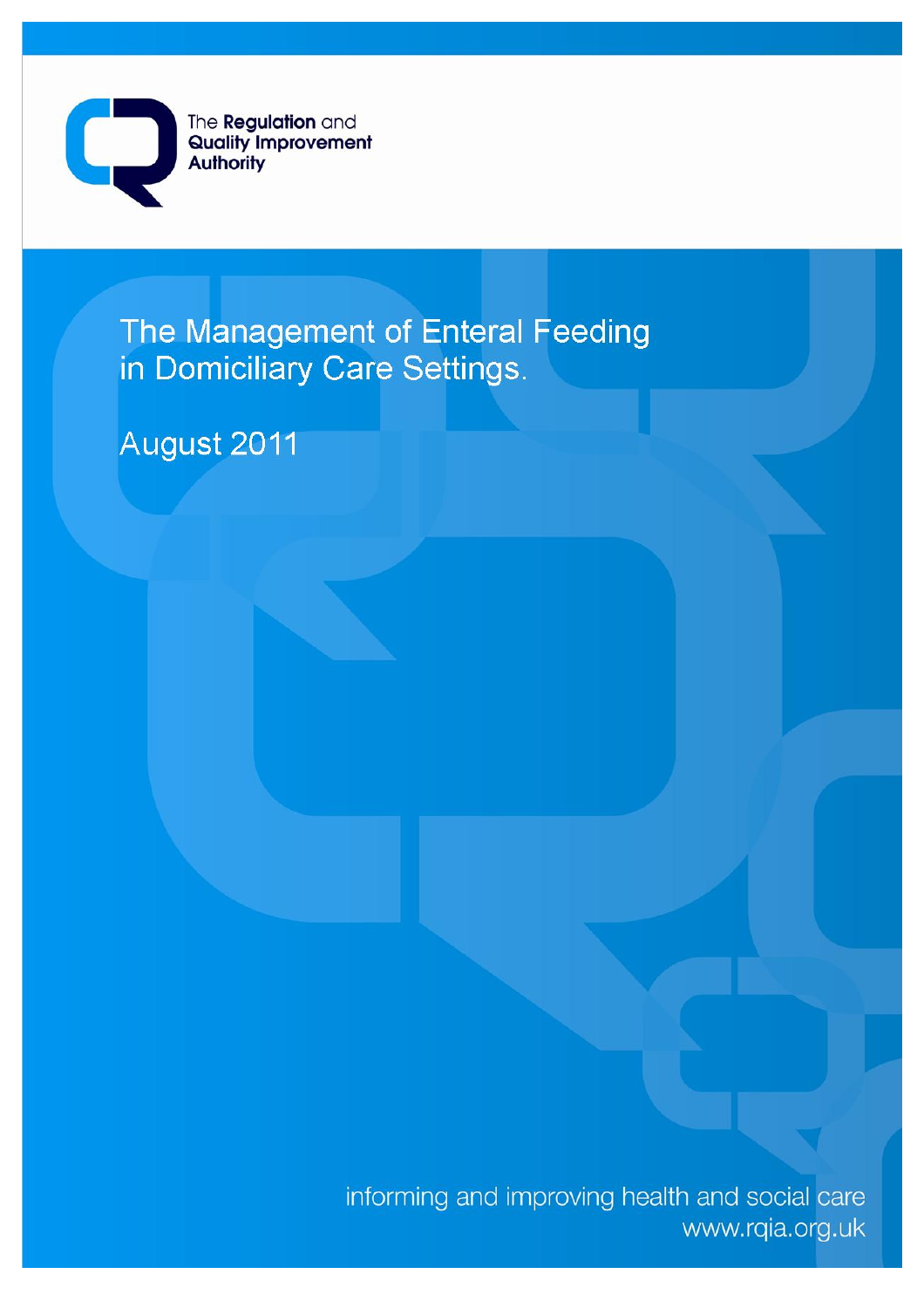# **1. Introduction**

In recent years, the use of enteral feeding tubes has become increasingly common in the community for those unable to swallow.

The most common type in use is percutaneous endoscopic gastrostomy (PEG) tubes.

The Regulation and Quality Improvement Authority (RQIA) has had requests for advice and guidance on whether it is appropriate for care workers to undertake any tasks in relation to their use.

This document is written to help registered managers make an informed decision regarding any role staff may undertake.

# **2. Legislative framework**

The Domiciliary Care Agencies Regulations (Northern Ireland) 2007

Regulation 13

The registered person shall ensure that no domiciliary care worker is supplied by the agency unless -

- (b) he has the experience and skills necessary for the work that he is to perform
- Regulation 14

 'Where the agency is acting otherwise than as an employment agency, the registered person shall make suitable arrangements to ensure that the agency is conducted, and the prescribed services arranged by the agency, are provided-

(a) so as to ensure the safety and well-being of service users.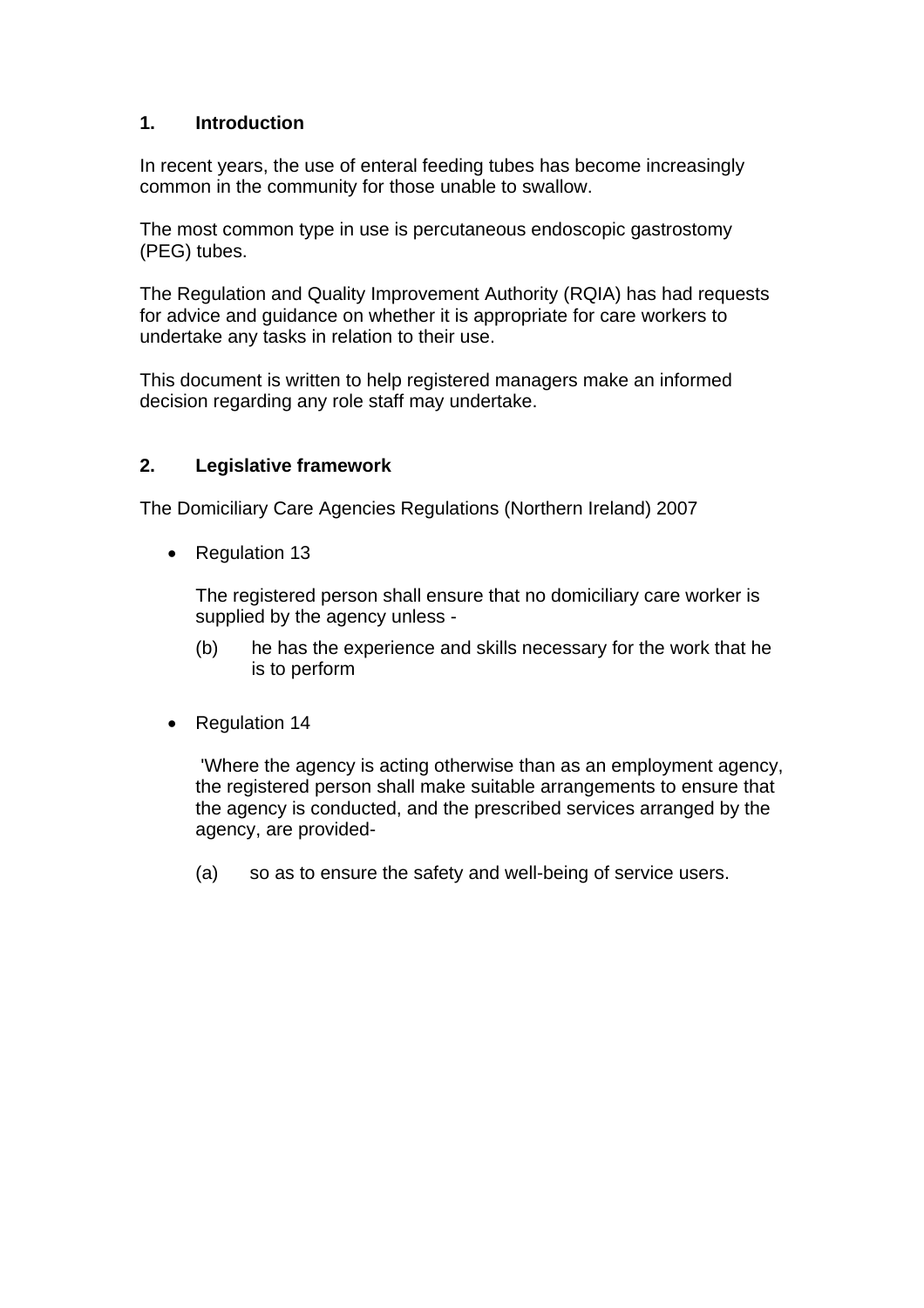#### **3. Guidelines**

- Domiciliary Care Agencies Minimum Standards, Department of Health, Social Services and Public Safety (July 2008)
	- Standard 12: Staff are trained for their roles and responsibilities.
- Guidelines for the Management of Enteral Tube Feeding in Adults, Clinical Resource Efficiency Support Team (CREST) (2004)
- Essential Steps to Safe, Clean Care Enteral Feeding, Department of Health (2006)
- Gastrostomy Tube Insertion and Aftercare (For Adults being Cared for in Hospital or in the Community), NHS Quality Improvement Scotland (2008)
- Nutrition Support for Adults Oral Nutrition Support, Enteral Tube Feeding and Parenteral Nutrition, National Institute for Clinical Excellence (NICE) (2006)
- Managing Patients with a PEG, Digestive Health Foundation, Medicine Today, Sept 2006, Vol. 7, No 9.

# **3.1 CREST Guidelines**

The CREST Guidelines for the Management of Enteral Tube Feeding in Adults (2004) were developed by a multidisciplinary group to improve the effectiveness and efficiency of clinical care.

# **Definition**

"Enteral feeding means using the gastrointestinal tract for the delivery of nutrients, which includes eating food, consuming oral supplements and all types of tube feeding. This method of feeding has resulted in a range of different routes and systems for delivery of nutrition, and more patients are now being fed by home enteral feeding tubes in the community setting (DH, 2006). A gastrostomy tube is placed through a surgically formed fistula in the abdominal wall into the stomach. Many types of gastrostomy tubes are available; the most commonly referred to is the Percutaneous Endoscopic Gastrostomy (PEG)." (NHS Quality Improvement Scotland, 2008)

The CREST guidelines have highlighted the importance of ensuring that there is safe administration of the enteral feed, and that there is appropriate management of both the effects and the potential side effects of enteral tube feeding. The document identifies a number of risks which are associated with enteral feeding, and highlights mechanisms to minimise these effects occurring.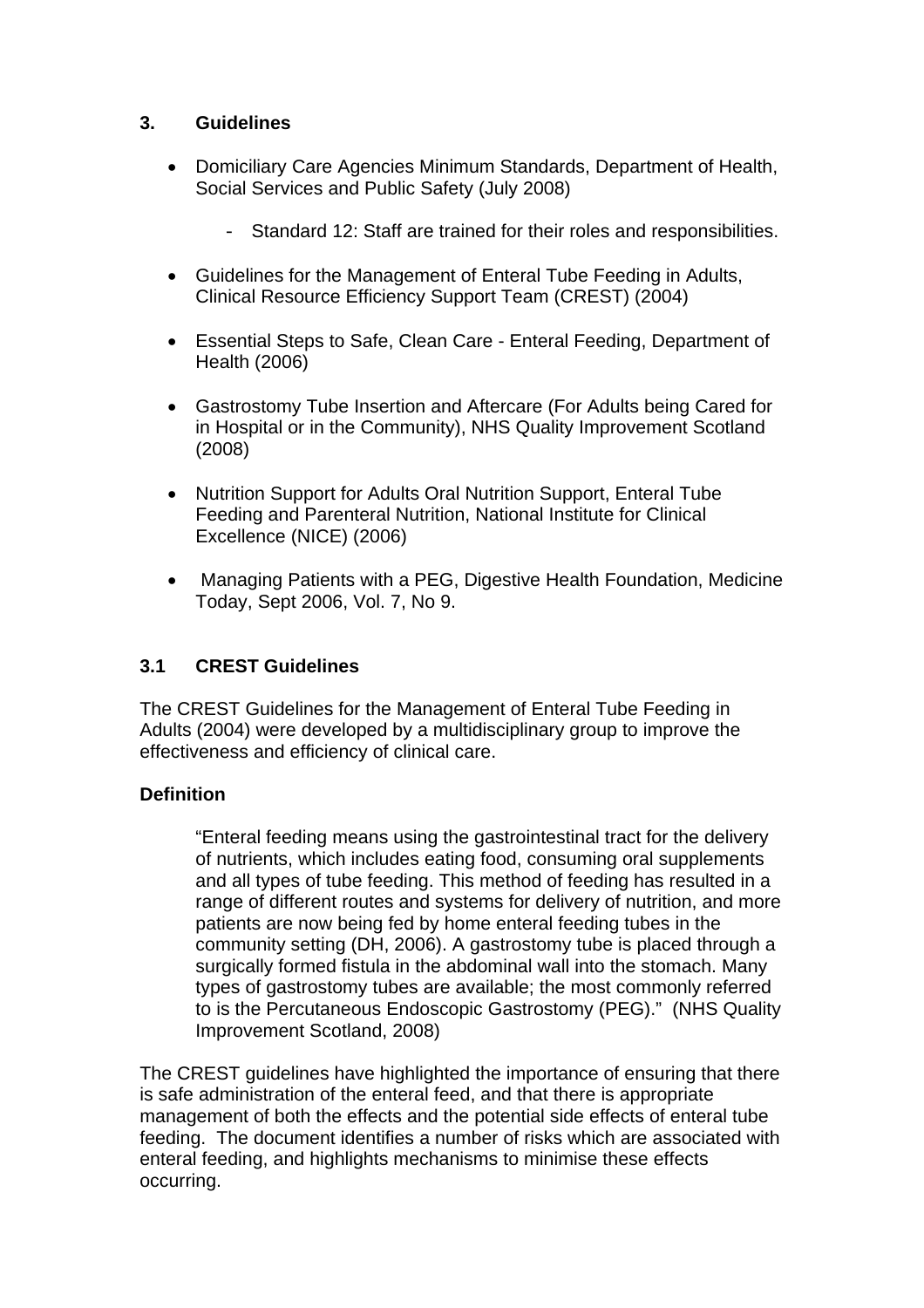#### **Training for Carers**

The CREST guidelines advise that:

"Patients and/or carers must be trained so they are able to carry out enteral tube feeding with confidence, in the simplest, safest and most effective way. They should be able to recognise potential problems and know the route to solving them."

They also supply guidance on the competencies of any professional who acts as a trainer for care staff.

#### **3.2 NICE Guidelines**

The NICE guidelines advise that:

- All people in the community having enteral tube feeding should be supported by a coordinated multidisciplinary team, which includes dieticians, district, care home or homecare company nurses, general practitioners (GPs), community pharmacists and other allied healthcare professionals (for example, speech and language therapists) as appropriate.
- Close liaison between the multidisciplinary team and patients and carers regarding diagnoses, prescription, arrangements and potential problems is essential.
- Patients in the community having enteral tube feeding and their carers should receive an individualised care plan which includes overall aims and a monitoring plan.
- Patients in the community having enteral tube feeding and their carers, should receive training and information from members of the multidisciplinary team on:
	- the management of the tubes, delivery systems and the regimen, outlining all procedures related to setting up feeds, using feed pumps, the likely risks and methods for troubleshooting common problems and be provided with an instruction manual (and visual aids if appropriate)
	- both routine and emergency telephone numbers to contact a healthcare professional who understands the needs and potential problems of people on home enteral tube feeding
	- the delivery of equipment, ancillaries and feed with appropriate contact details for any homecare company involved.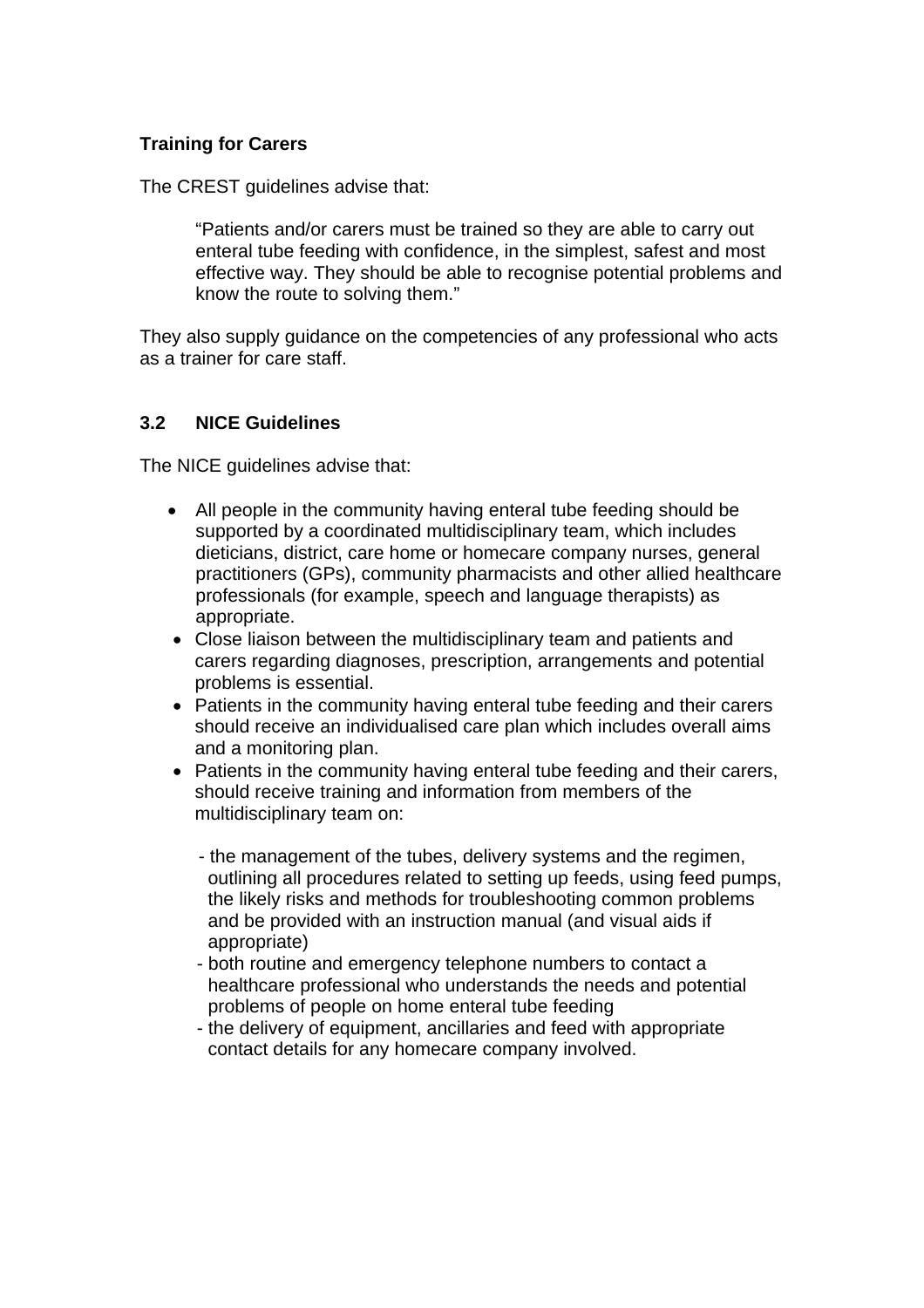# **4. Assurance Required by RQIA**

In order to ensure safe practice, the health and social care (HSC) trust commissioning the service has responsibility for allocating sufficient time for care staff (specifically trained and competent) to monitor and supervise the service user receiving enteral tube feeding in their own home.

The domiciliary care agency must provide evidence that domiciliary care staff are competent to care for and have adequate time allocated to monitor and supervise the service user receiving enteral tube feeding.

Evidence should include policy and procedures written in conjunction with the trust on:

- care and management of service users with enteral feeding
- care and management of administration of feeds to service users
- understanding and management of complication/risks associated with enteral feeding
- training and competency assessment for domiciliary care staff in all aspects of enteral tube management as defined by NICE and CREST
- documentation which demonstrates person centred, holistic care of service users

It must be noted that care workers should not be involved in the administration of any medicines through enteral feeding tubes unless they have received individualised training for the service user and have been deemed competent to undertake the task by a healthcare professional.

# **5. Further Information**

For further information or advice, please contact the RQIA care inspector with responsibility for the registered facility or RQIA's senior pharmacist inspector by telephone at: (028) 9051 7500, or email: info@rgia.org.uk.